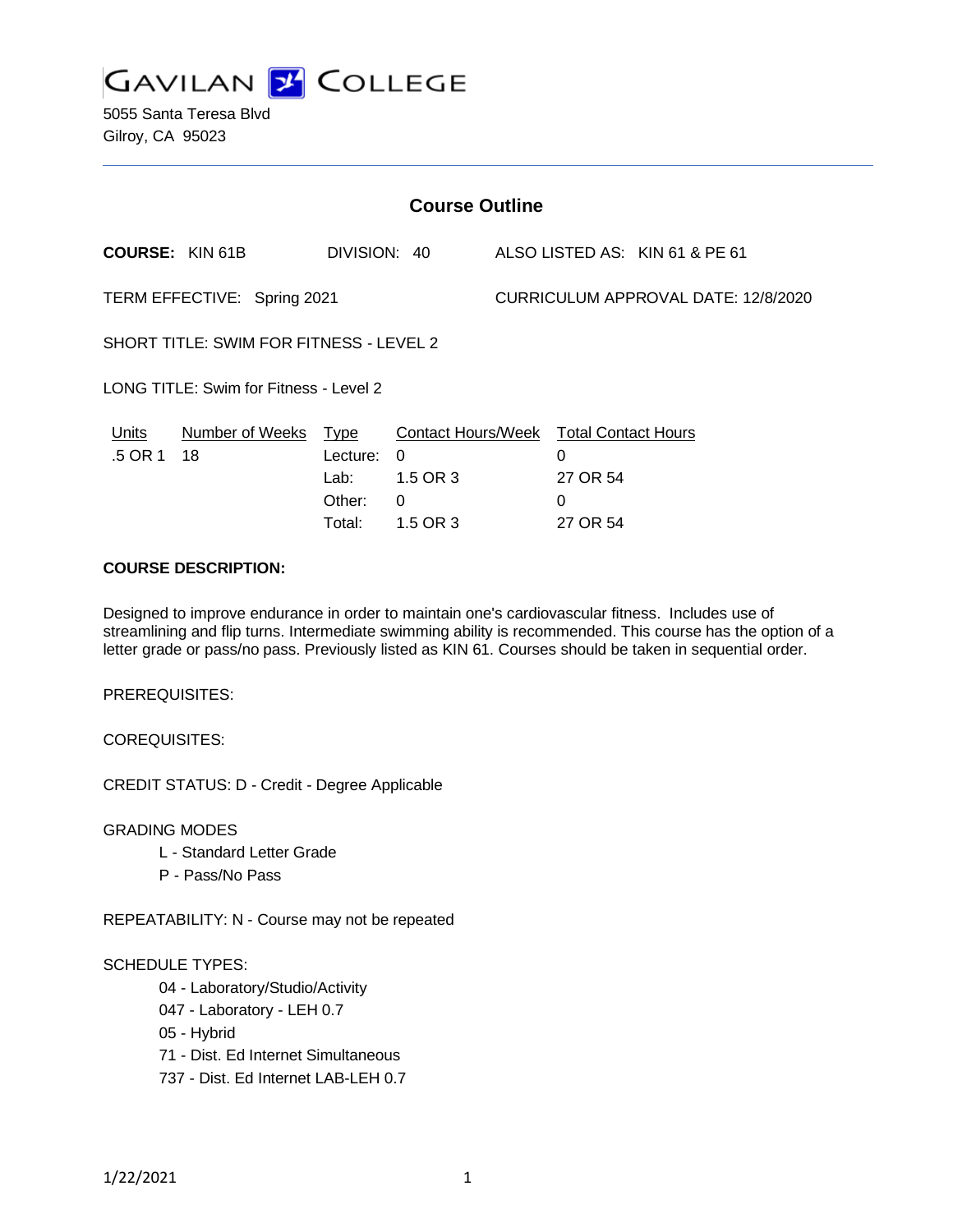### **STUDENT LEARNING OUTCOMES:**

1. Utilize the freestyle, including streamlining and flip turns, and two other strokes to swim nonstop for a period of 45 minutes.

Measure of assessment: Demonstration Year assessed, or planned year of assessment: 2017

Semester: Summer

2. Monitor target heart rate to determine cardiovascular fitness improvement.

Measure of assessment: Demonstration, Discussion

Year assessed, or planned year of assessment: 2017

Semester: Summer

# **CONTENT, STUDENT PERFORMANCE OBJECTIVES, OUT-OF-CLASS ASSIGNMENTS**

Curriculum Approval Date: 12/8/2020

### **DE MODIFICATION ONLY**

### 6.5 - 13 Hours

Content: Course introduction and pre-test to determine fitness level and stroke mechanics. Information provided on Target Heart Rate (THR) and training at your THR, as well as the three components of a complete cardiovascular fitness program. Develop a program to establish cardiovascular fitness and participate in workouts that help achieve that fitness level.

Student Performance Objectives: Participate in pre-testing. Calculate and monitor their THR. Explain the three components of a cardiovascular fitness program. List their fitness goals and complete workouts which help them achieve those goals. Develop a program to establish cardiovascular fitness. Participate in class workouts.

### 7.5 - 15 Hours

Content: Presentation on streamlining, including the techniques and benefits. The technique will be broken down into three parts: the push-off, the transition, and the breakout. Continue swim for fitness training workouts, incorporating streamlining in each program. Workouts could include time trials, interval training, and descending sets. Workouts could be manipulated by increasing intensity during training and/or descending or building using intervals. THR will be monitored to determine workout effort.

Student Performance Objectives: Demonstrate the correct streamlining position. Discuss the reasons why you would utilize this technique and explain the three parts to streamlining. Include streamlining as they push off the wall during their workouts. Participate in a variety of workout programs. Monitor their THR to determine the intensity level of their workouts.

### 12 - 24 Hours

Content: Discussion and presentation on a freestyle open turn, including the body positioning and pushing off the wall into a streamlined position. Provide information and have the students experience a flip turn; including the somersault, half twist, and push off the wall into the streamlined position. Continue cardiovascular fitness swimming program, incorporating streamlining and flip turns in a variety of workout routines. Continue monitoring THR. Post-testing to determine improvement in fitness level and stroke mechanics.

Student Performance Objectives: Demonstrate a freestyle open turn and a flip turn. Explain the importance of pushing off the wall in

a streamlined position. Utilize these types of turns in a variety of workouts. Monitor their THR to determine their effort. Participate in post-testing.

2 Hours

Final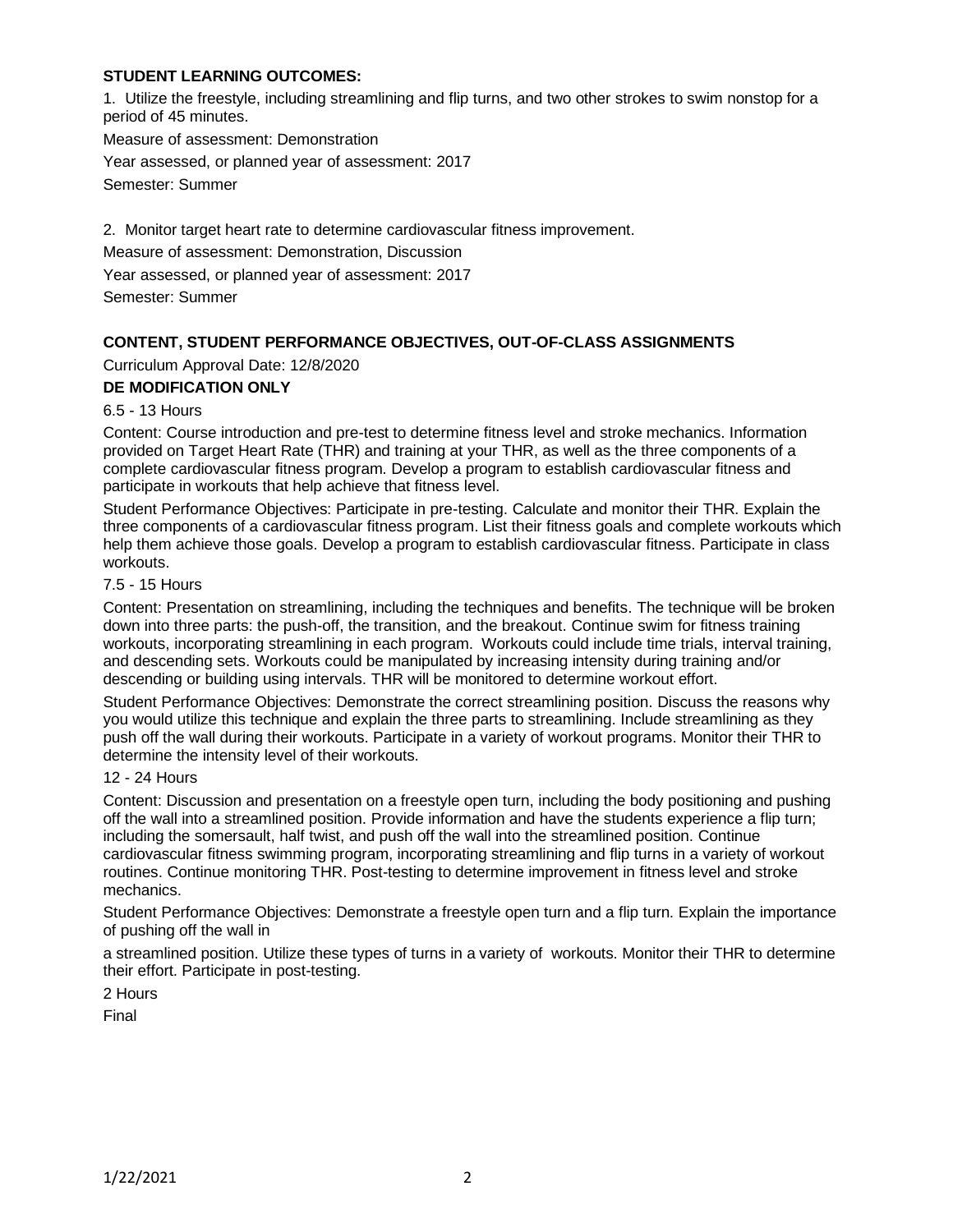### **METHODS OF INSTRUCTION:**

Demonstration, Guided Practice, Peer Teaching

#### **METHODS OF EVALUATION:**

Skill demonstrations Percent of total grade: 30.00 % Demonstration Other methods of evaluation Percent of total grade: 70.00 % Class/student participation required.

### **OUT OF CLASS ASSIGNMENTS:**

Required Outside Hours: Assignment Description: As this is a lab course out of class assignments are not required.

## **REPRESENTATIVE TEXTBOOKS:**

No textbook required.